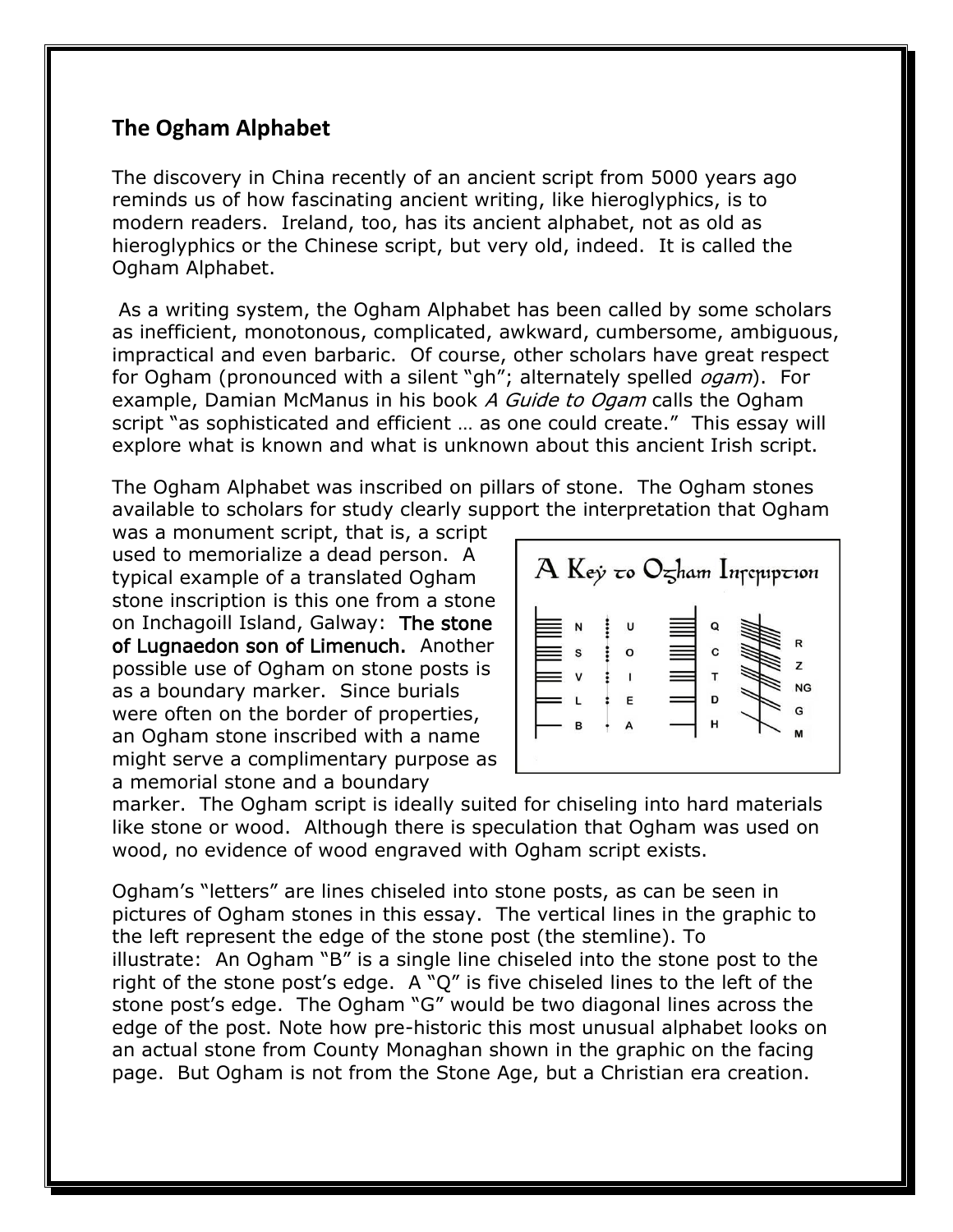FВ = L  $~M$ ¥G ₹R NG P

The writer of an Ogham inscription needed tools, such as a hammer and chisel, to inscribe an Ogham message into the stone. The message, as pointed out, was typically a short memorial to a person which gave Ogham its identification as a "memorial script." The reader of the script had to know its twenty character alphabet; had to recognize that the placement of the chiseled lines either to the left of the edge of the post or to the right of the edge or across the edge (the stemline) identified the consonants of the Ogham alphabet; had to know that the vowels were holes punched into the stemline itself; and had to read the message vertically from bottom of the post to the top of the post. The reader of this article with our horizontal orientation and our recognizable

Roman alphabet will ask the same question which archeologists and linguists have asked: Why did Ireland needs such a cumbersome alphabet?

It is correct to call Ogham an Irish alphabet. Although artifacts of stone pillars with Ogham script are found in Wales and Scotland, Ogham is probably a south of Ireland creation. Most of the four hundred surviving Ogham inscribed posts are found in Kerry, Cork and Waterford. Although the Roman alphabet was in use in Ireland when Ogham was created, probably between 300 AD to 400 AD, Ogham did not evolve from any other alphabet; indeed, its creators seem to have given Ogham to Ireland fully developed. K.H. Jackson hypothesizes that Ogham was created in the 4<sup>th</sup> century by an Irishman who had attended a Roman grammar school, someone fluent in Latin. Ogham can claim to be the earliest attempt to put Primitive Irish into a written form. Thus, if an Ogham inscription were to be read aloud, the reader would be speaking Irish. The Irish language in the early Christian era was a spoken, not a written language. Irish remained exclusively oral until the  $12<sup>th</sup>$  to  $13<sup>th</sup>$  centuries. Written Irish Gaelic at that

point in history and forward became the language of a great literature, including The Book of the Dun Cow and the rich heroic literature preserved in the oral tradition and ultimately transcribed into Irish by Monks.

Later in the  $7<sup>th</sup>$  century, five additional characters were added to Ogham and the expanded alphabet became usable as a manuscript alphabet, that is, a horizontal script on paper. However, the 7<sup>th</sup> century was a turning point in the use of Ogham. As Karl S. Bottigheimer points out in *Ireland and the Irish*, Ogham lost out to Latin as Ireland became more Christian. The Church's

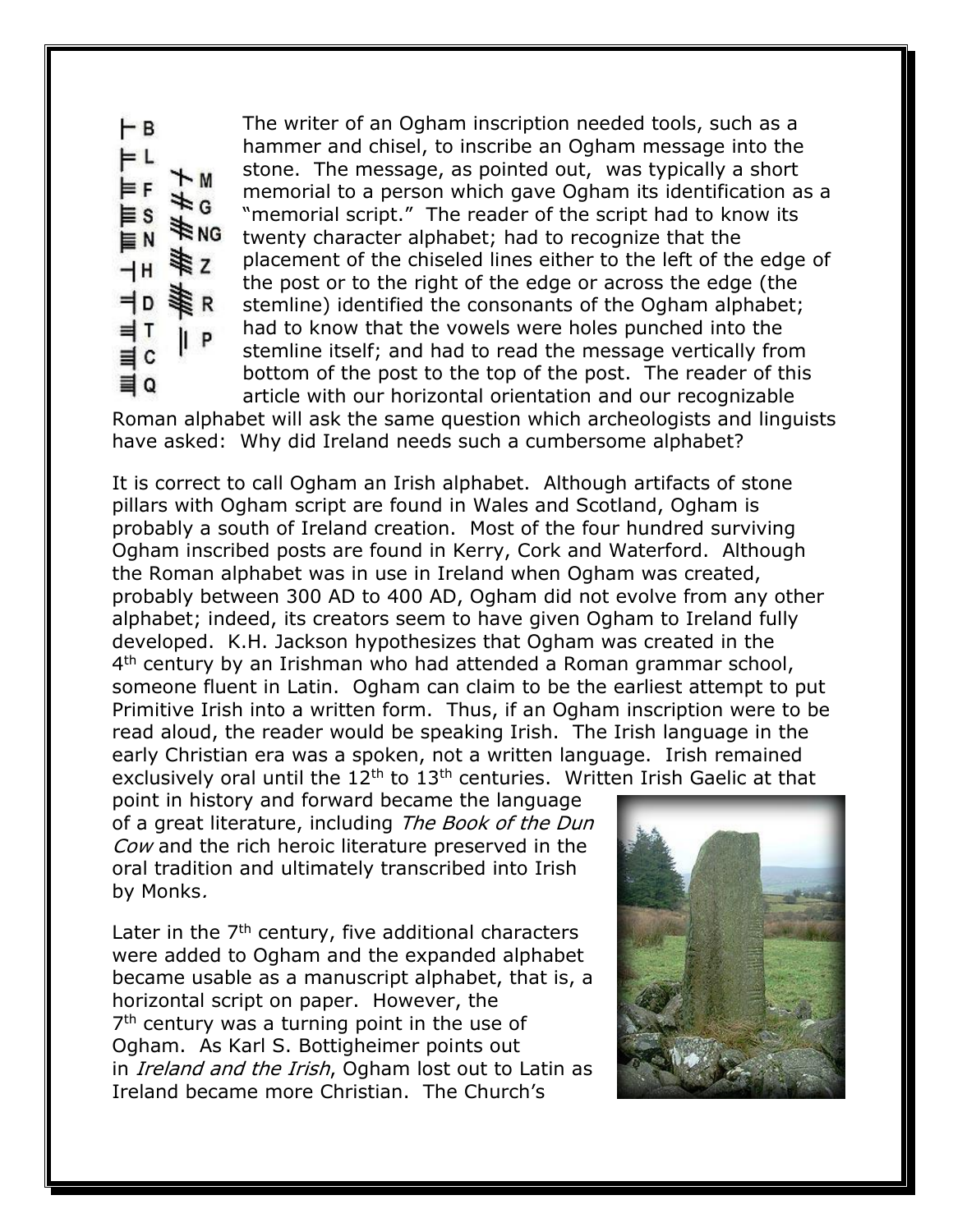emphasis on the Scriptures gave Latin great stature in Ireland which promoted Latin's study and use. The monasteries were places where reading and writing in Latin were the norm, excluding all other languages. The Book of Kells, created in the  $8<sup>th</sup>$  and  $9<sup>th</sup>$  centuries, illustrates the primacy of Latin in the monasteries. Ogham was replaced on memorials by conventional Latin script on flat lying stones rather than on standing posts. This change suggests an increasing literacy in Latin in Ireland.

Research in Ogham started in 1785 with the discovery of the Mount Callan stone in County Clare. Like the recent discovery of a new Chinese script and the discoveries of hieroglyphics and Linear B, Ogham set archeologists and linguists on the search for the history and meaning of this mysterious script. Linear B is the subject of a recently published account of the breaking of the Linear B code. The Riddle of the Labyrinth by Margalit Fox uses a detective story style to describe the work of the three main detectives working on the mystery of the script found in Crete in 1900, a script older than the time of Homer. Finally, early in the 1950s, Linear B was deciphered.



Hieroglyphics, the script of the ancient Egyptians, was, like Ogham, inscribed on slabs of slate but also on tombs and temples. Hieroglyphics' famous Rosetta Stone helped scholars decipher the ancient Egyptian language. The Rosetta Stone was discovered in Egypt in 1799 by Napoleon's soldiers. Made available to all scholars, the Stone led to the decipherment of hieroglyphics by the first half of the  $19<sup>th</sup>$  century.

Ogham, like hieroglyphics and Linear B and, no doubt, the newly discovered Chinese script, still holds many secrets. Why did Ireland need a script different from Latin? There are theories attempting to answer this question but no certainty. One school of thought is that

the creators of Ogham wanted a script which could be used to conceal secret messages from those literate in Latin. Another proposal advanced by E.J. MacNeill is that Ogham is a cipher designed as a rebuff to Rome, a deliberate anti-Rome sentiment. An ancient Irish cryptic language can remind us of the use of a hybrid Irish Gaelic created by the prisoners in the H-block prisons of Northern Ireland during the Troubles. Called the "Jailtacht," the